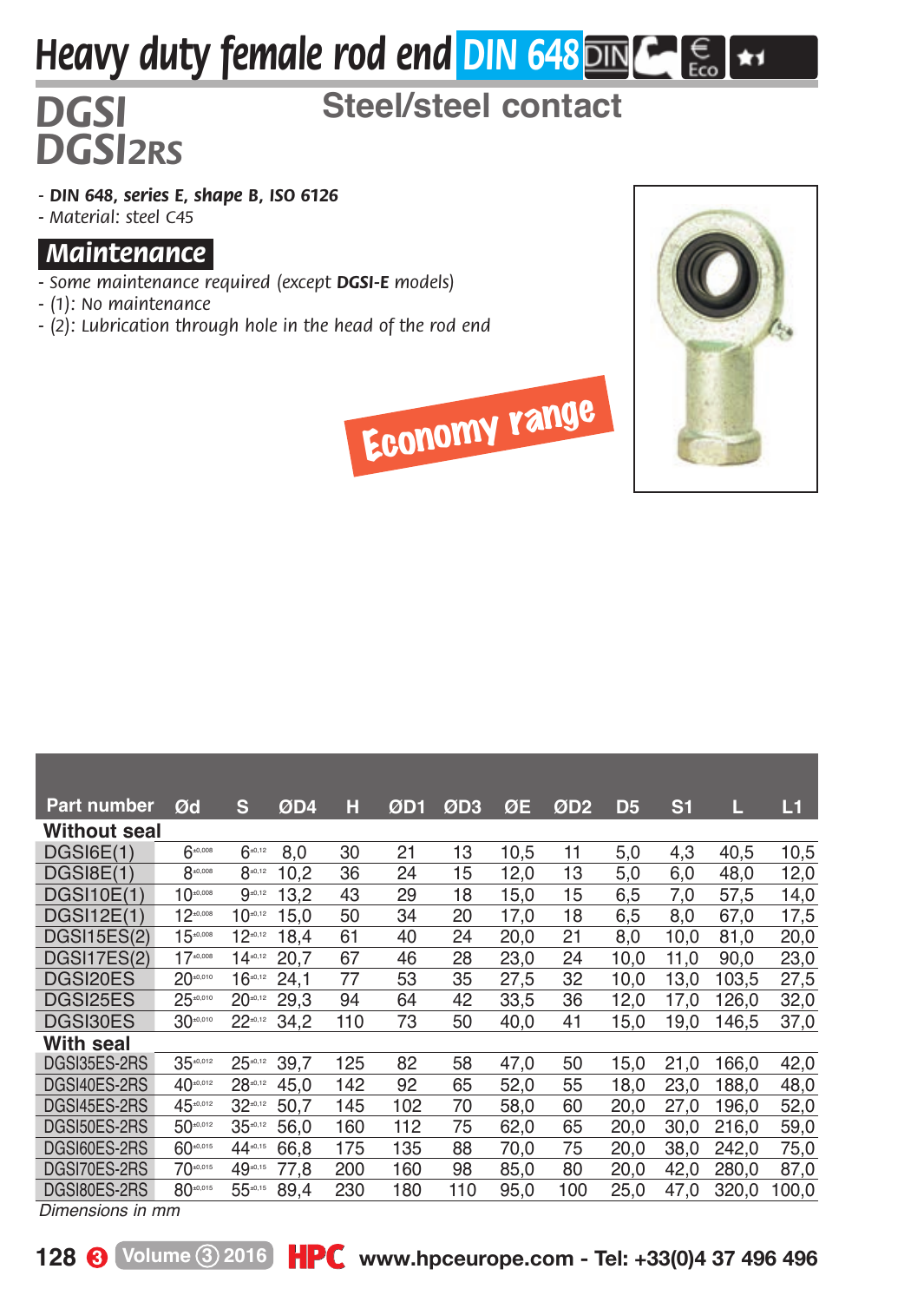





## *DISCOUNTS*

|  |  | $Qty$ 1+ 6+ 20+ 40+                    |  |  |  |
|--|--|----------------------------------------|--|--|--|
|  |  | <b>Disc.</b> List -15% -20% On request |  |  |  |

|                    |                   |              |          | Load capacity        |                       |                |        |                          |
|--------------------|-------------------|--------------|----------|----------------------|-----------------------|----------------|--------|--------------------------|
| <b>Part number</b> | LF                | Angle<br>a   | ØF       | <b>Static</b><br>(N) | <b>Dynamic</b><br>(N) | Weight<br>(kg) | Stock* | Price each<br>$1$ to $5$ |
| Without seal       |                   |              |          |                      |                       |                |        |                          |
| DGSI6E             | 11                | $13^{\circ}$ | M6x1,00  | 8100                 | 3400                  | 0,02           | ✓      | $9.50 \in$               |
| DGSI8E             | 15                | $15^{\circ}$ | M8x1.25  | 12900                | 5500                  | 0.04           | v      | $9,50 \in$               |
| DGSI10E            | 20                | $12^{\circ}$ | M10x1.50 | 17600                | 8100                  | 0.06           | v      | $9.50 \in$               |
| DGSI12E            | 24                | $11^{\circ}$ | M12x1.75 | 24500                | 10800                 | 0.09           | v      | 10.57 €                  |
| DGSI15ES           | 30                | $8^{\circ}$  | M14x2.00 | 36000                | 17000                 | 0.18           | v      | 10.57 €                  |
| DGSI17ES           | 34                | $10^{\circ}$ | M16x2.00 | 45000                | 21200                 | 0,22           | v      | 15.84 €                  |
| DGSI20ES           | 40                | $9^{\circ}$  | M20x1,50 | 60000                | 30000                 | 0,35           | v      | 17,28 €                  |
| DGSI25ES           | 48                | $7^\circ$    | M24x2.00 | 83000                | 48000                 | 0.64           | ✓      | 17.28 €                  |
| DGSI30ES           | 56                | $6^{\circ}$  | M30x2.00 | 110000               | 62000                 | 0,93           |        | 22.57 €                  |
| With seal          |                   |              |          |                      |                       |                |        |                          |
| DGSI35ES-2RS       | 60                | $6^\circ$    | M36x3.00 | 146000               | 80000                 | 1.30           | ٠      | $26.45 \in$              |
| DGSI40ES-2RS       | 67                | $7^\circ$    | M39x3.00 | 180000               | 100000                | 2,01           | ٠      | 46,95€                   |
| DGSI45ES-2RS       | 65                | $7^\circ$    | M42x3.00 | 240000               | 127000                | 2,50           | ٠      | 58.29 €                  |
| DGSI50ES-2RS       | 69                | $6^{\circ}$  | M45x3,00 | 290000               | 156000                | 3,50           | ۰      | 75.95 €                  |
| DGSI60ES-2RS       | 73                | $6^{\circ}$  | M52x3.00 | 450000               | 245000                | 5,50           | ٠      | 111,30 €                 |
| DGSI70ES-2RS       | 80                | $6^{\circ}$  | M56x4.00 | 610000               | 315000                | 8,60           | ٠      | 167.86 €                 |
| DGSI80ES-2RS       | 85                | $6^{\circ}$  | M64x4.00 | 750000               | 400000                | 12.00          |        | 212.06 €                 |
|                    | $\cdots$ $\cdots$ | - -          |          |                      |                       |                |        |                          |

*\*Depending on availability - Dimensions in mm*